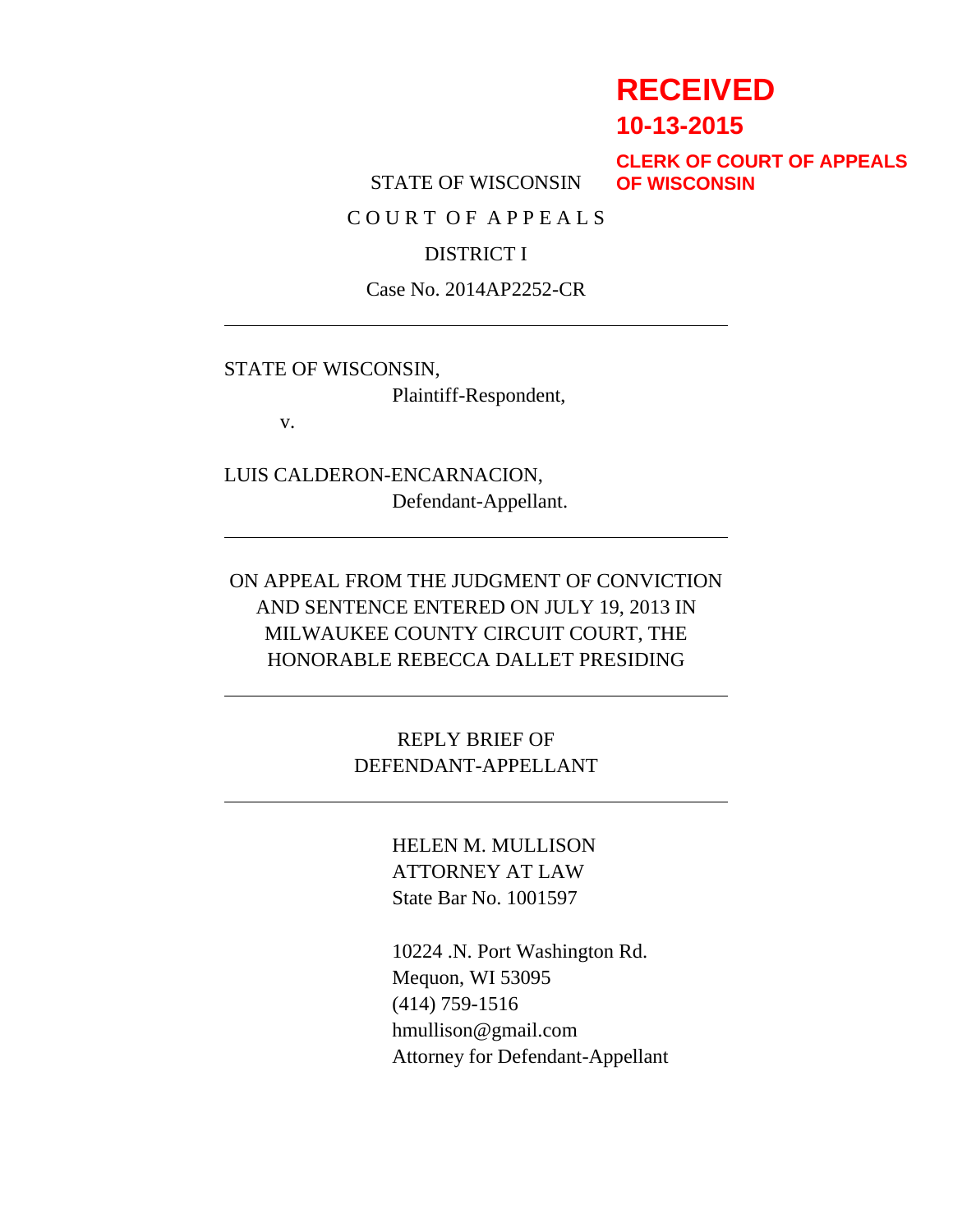#### **ARGUMENT**

#### **I. The State's brief wrongly distinguishes between pre** *Sullivan* **and post** *Sullivan* **cases**

The State places a good deal of emphasis on the defendant-appellant's apparent failure to distinguish between pre *Sullivan* and post *Sullivan* cases. (See State's Brief at 16, 20-21)This is a flawed analysis.

Both the pre *Sullivan* cases and post *Sullivan* cases forbid the admission of evidence to show that the person committed a crime because of a character propensity. Both sets of cases acknowledge that some "other acts" evidence can be admitted if used to prove something other than a defendant's character.

The "policy of exclusion" phrase that was cited in the Mr. Calderon's brief only refers to the character propensity inference. It is well established, and Mr. Calderon does not dispute, that some "other acts" evidence can be admitted by the trial court under some circumstances. Mr. Calderon clearly refers to the three-step analysis articulated in *State v. Sullivan*, which remains the law in Wisconsin at this time.

The State also argues that Mr. Calderon's brief is in error for arguing that the standards of relevancy should be stricter when used to prove identity because the cite to *State v. Whitty* is a pre *Sullivan* case. (See State's brief at 20-21).

The State has overlooked the fact that the *Payano*  court quotes the same cite to *Whitty* with approval at ¶ 94. This is, of course, a post-*Sullivan* case. It is clear that this language has not been overturned even though *Payano* is a post **Sullivan** case**.**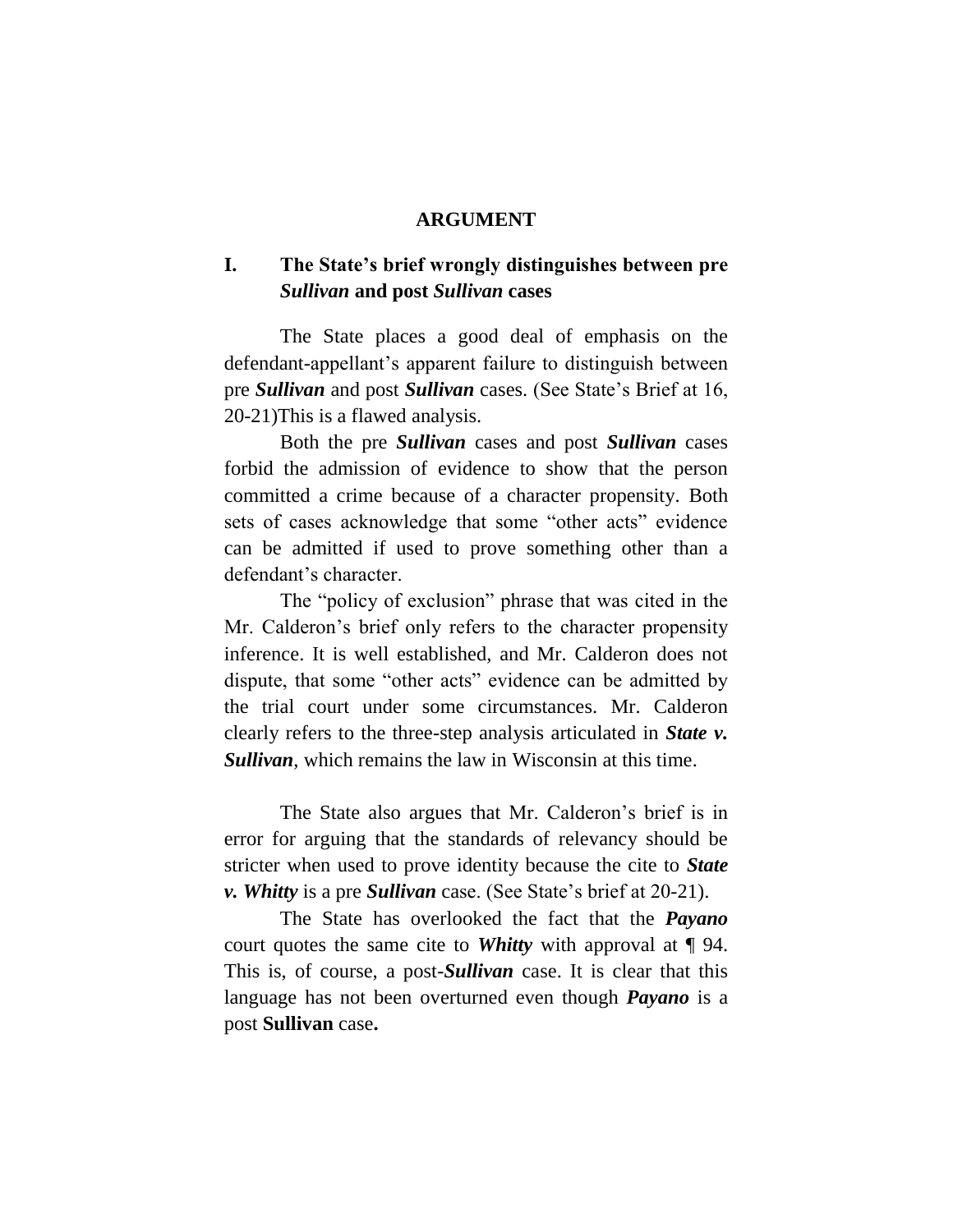### **II. The State misconstrues the probative value analysis required by** *Sullivan*

#### **A. The low probative value of the prior act of gun possession fails to be relevant**

The State correctly summarizes Mr. Calderon's position when it stated that his main argument against the other acts evidence was that it was not probative. (State's brief at 23)

However, the State misconstrues the details. The thrust of the argument was that the vague gun description undermines probative value. Because probative value needs to be assessed during both the second and third steps of **Sullivan,** the vague description is problematic both for relevance and for the balancing test of probity with unfair prejudice.

The State is correct that the prosecutor did not need to prove that the gun described by the victim was, in fact, the same gun that was found in the automobile at the time of Mr. Calderon's arrest. (State's brief at 23) However, this is not a correct summary of Mr. Calderon's position.

As the State pointed out, two issues need to be asked when determining relevance. The first is whether the evidence is of consequence to the determination of the action. Mr. Calderon does not challenge that question. The second is whether the evidence has probative value when offered for an acceptable purpose. (*State v. Payano,* 320 Wis. 2d 348, ¶ 68 and State's brief at 17) This is Mr. Calderon's main challenge.

The vague gun description has low probative value. Furthermore, the standards of relevancy should be stricter when the evidence is used to prove identity or the doing of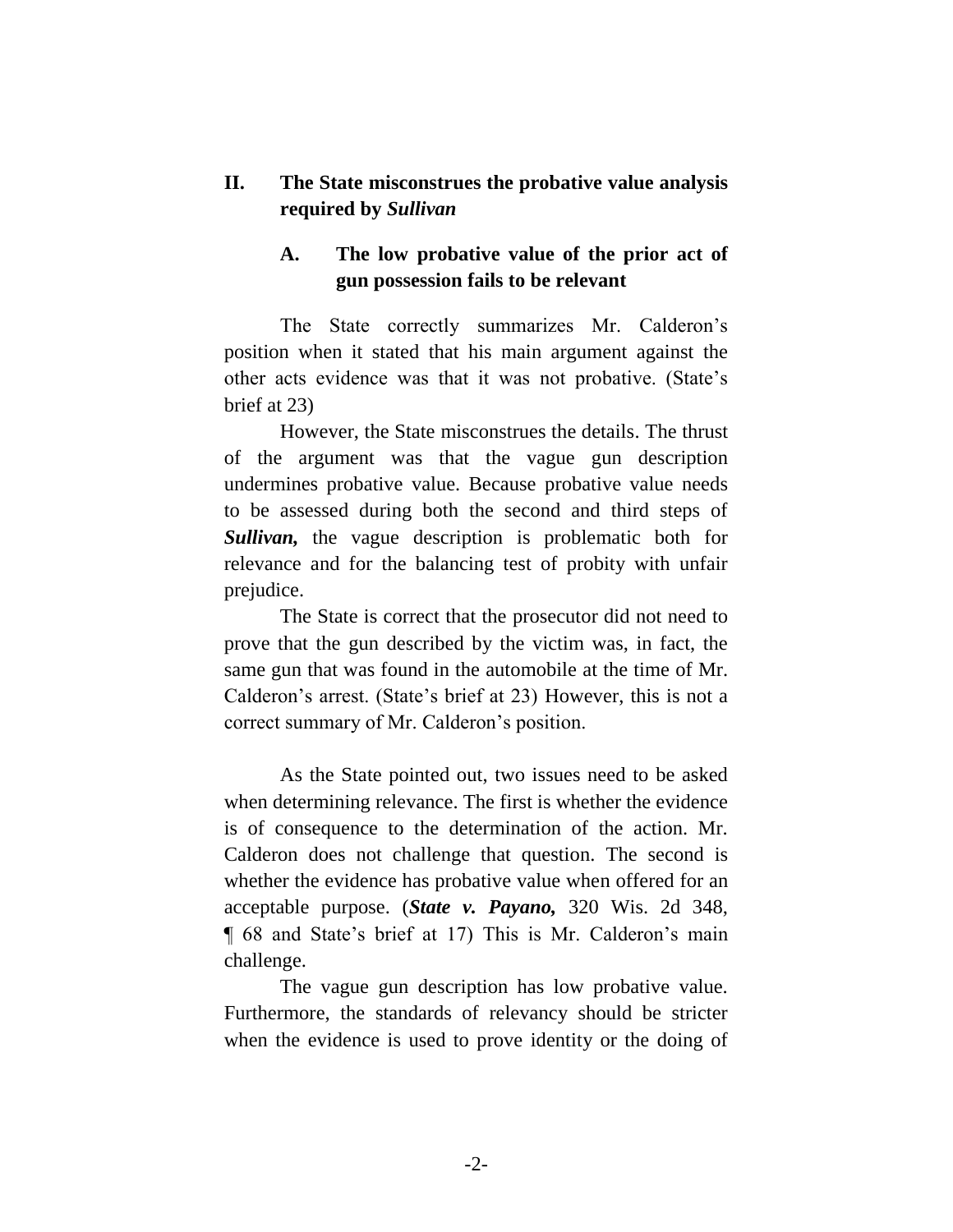the act charged. In *Whitty v. State,* 34 Wis. 2d 278, 294, 149 N.W.2d 557, the Court stated:

> We think the standards of relevancy should be stricter when prior-crime evidence is used to prove identity or the doing of the act charged than when the evidence is offered on the issue of knowledge, intent or other state of mind.

The trial court, in allowing evidence of the prior alleged act of gun possession, failed to use this stricter standard. (Calderon's brief at 11) Simply put, the degree of probity of this other acts evidence is too low to be relevant.

As the State concedes that one of the purposes for introducing the evidence of prior gun possession was for the purpose of the doing of the act charged in Count 2 of the information, this stricter standard should have been used.

Mr. Calderon's argument is, therefore, that the low probative value of this evidence fails to be relevant.

The State attempts to bolster its argument by claiming that the victim told Officer Brock that she had seen Mr. Calderon with a very specific kind of gun. (State's brief at 25) The gun was silver with a black handle, and was a revolver. (47:38-43) However, Mr. Calderon argues that this description of a "very specific kind of gun" is still vague as it refers only to colors and a basic type (revolver instead of an automatic).

#### **B. The trial court erred in balancing probative value over prejudicial effect**

Mr. Calderon agrees with the State that the standard used to balance prejudicial effect is not any kind of prejudice but rather unfair prejudice. This standard was correctly and completely stated earlier in his brief (Calderon's brief at 7).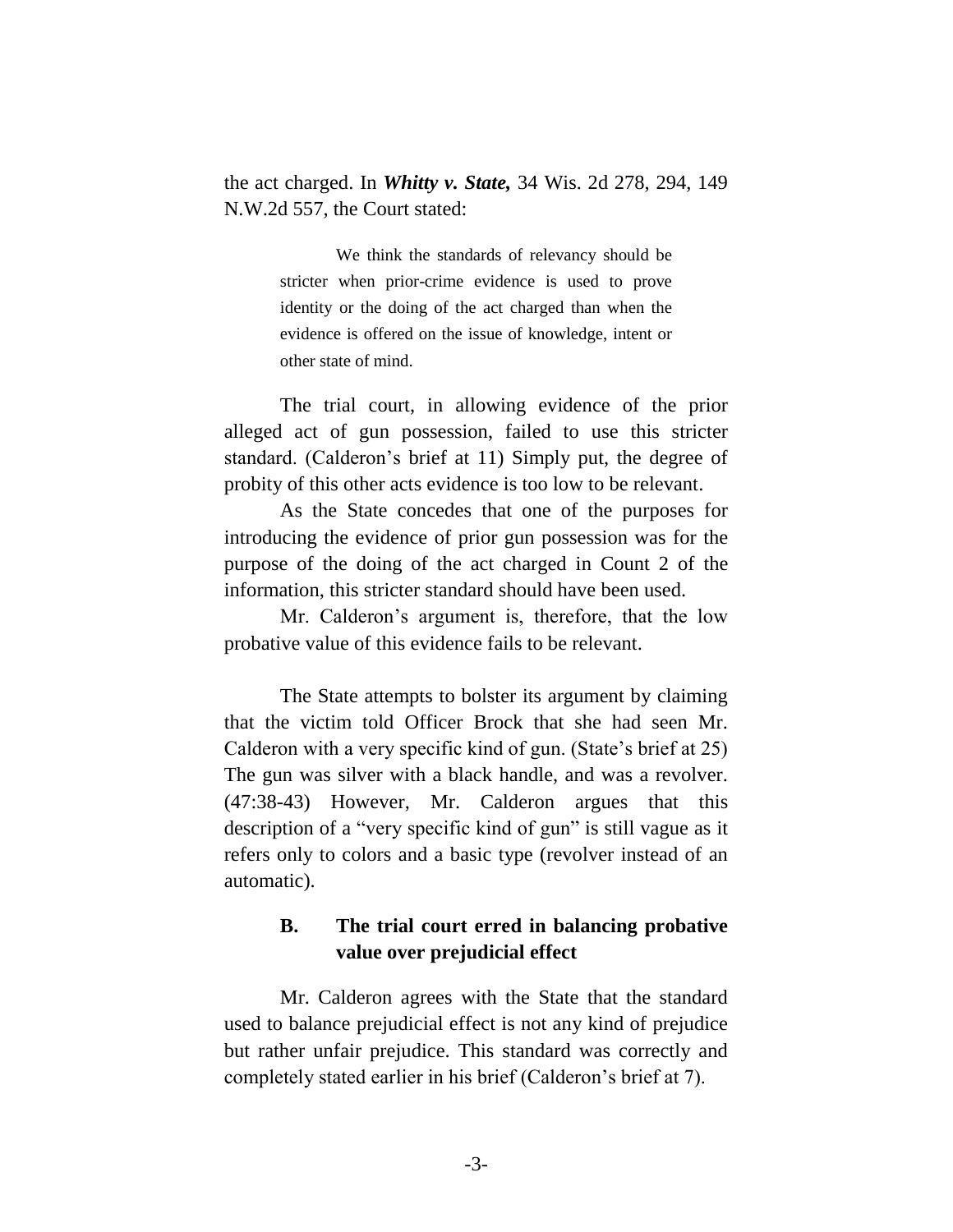Mr. Calderon also takes issue with the State's summary of "propositions" that she says were established at trial. In fact, these "propositions" are conclusions, which the State assumes the jury reached. For example, the conflicting evidence was presented at trial as to whether Mr. Calderon had threatened the victim earlier. The victim herself told the jury that she could not remember being specifically threatened. The jury had to judge credibility of each and every witness, so the State cannot be sure of exactly what they believed when they returned the guilty verdict. In other words, these "propositions" may have been used by the jury in reaching their verdict, but the State cannot conclude that they were, in fact, agreed upon. This is speculation.

Mr. Calderon also disputes the claim in the State's brief on page 30 that the prosecutor already had evidence that Mr. Calderon could reach, and therefore had control over, the weapon found in the vehicle. This again is a conclusion that the jury may have reached. The evidence itself (without consideration of the former act of possession) simply established that Mr. Calderon was in the car when the gun was found. This does not show intent without further inferences.

The State seems to concede this in its brief on page 31 when she argues that the evidence of the prior gun possession was needed in order to rebut Calderon's contention that he did not know the gun was in the car. The State also argues that the act of prior possession of a gun was needed to prove Mr. Calderon's identity as the shooter in this case.

Both of these arguments must fail because of the low probative value of this evidence. First, the alleged prior gun possession incident was not needed at all in this case because, as the State points out on pages 30-31, there was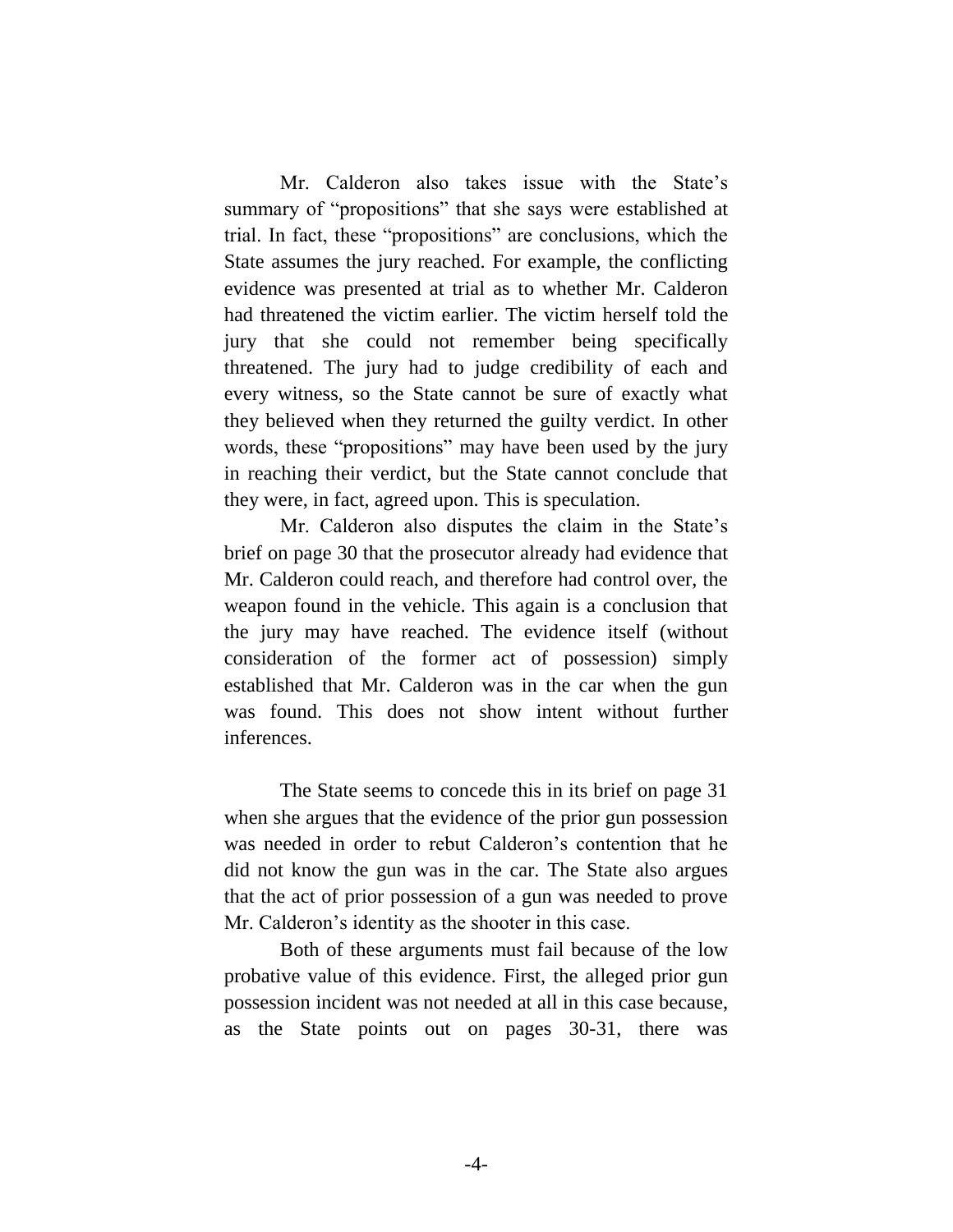circumstantial evidence surrounding Mr. Calderon's stop and arrest to establish possible guilt without it on both counts.

The State then argues that the prior gun possession was needed at trial because there was no other evidence directly tying Calderon to the shooting. (See State's brief at 31) The State argues that the prior act of gun possession was the "only evidence having the tendency to identify the shooter as Calderon rather than some unknown suspect." (*Id.)*

First, there is nothing in the law to suggest that circumstantial evidence is in anyway inferior to any other kind. Second, it is unclear as to how evidence of a prior gun possession "directly ties" Calderon to the shooting. The alleged prior act of gun possession does not, in and of itself, establish what Mr. Calderon knew at the time he was stopped and arrested by the police.

The problem here is that this evidence of an act of alleged prior possession of a gun, has very low probative value. As the *Payano* court stated in *State v. Payano,* 2009 WI 86, **[88**:

> As for unfair prejudice, in Whitty, this court stated that, to ensure a defendant's right to a fair trial, the circuit court must "carefully consider whether the prejudice of other-crimes [or other acts] evidence is so great as compared with its relevancy and the necessity for its admission in the particular case as to require its exclusion." Citations omitted.

Mr. Calderon has already argued that the low probative value of this evidence fails to make it relevant. Not only was it not relevant, but it was not necessary for admission in this particular case. The trial court was therefore wrong when it concluded that the probative value of the alleged prior possession had high probative value. (44:5)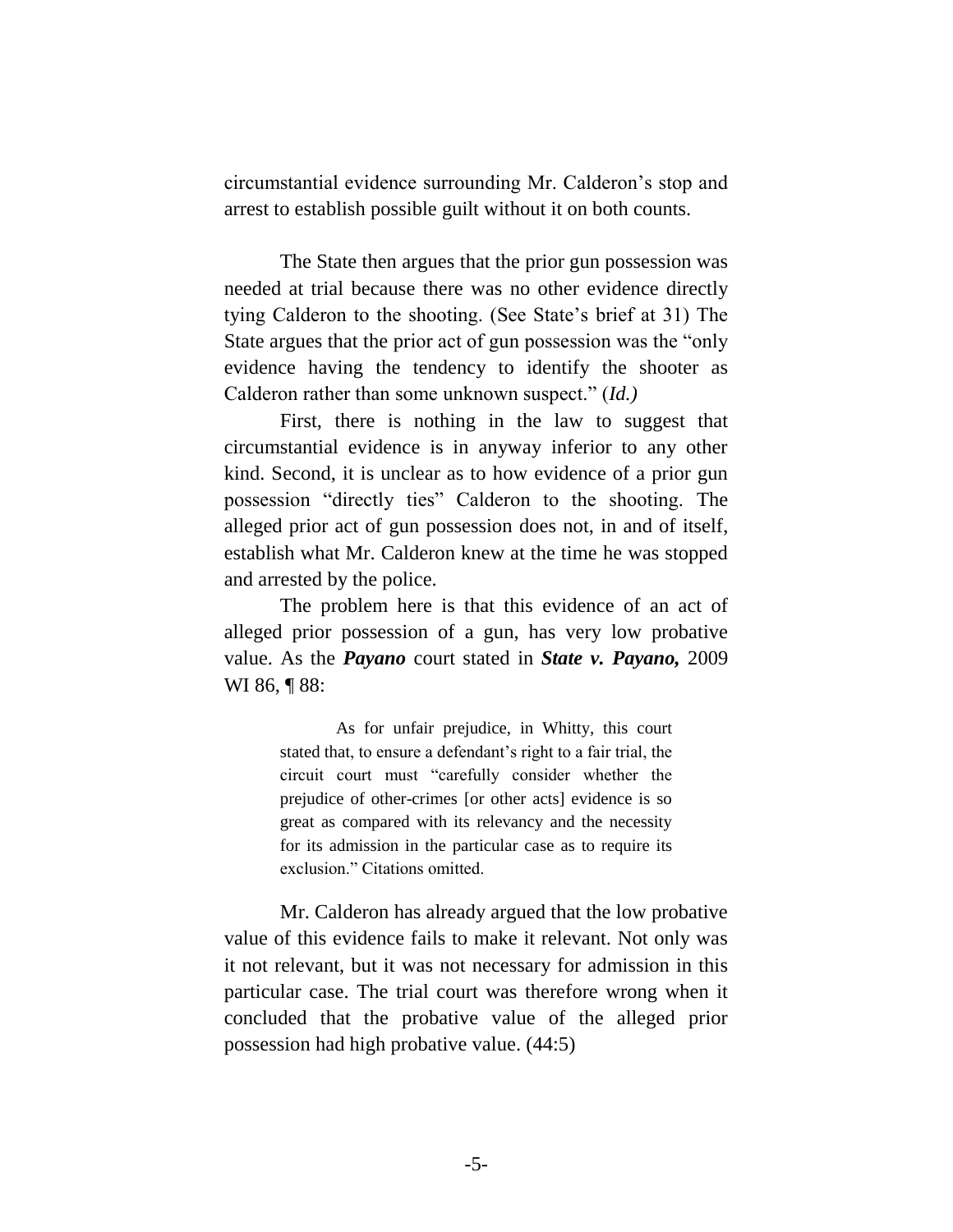**III. Mr. Calderon's rights to a fair trial were jeopardized by allowing evidence to be admitted that allowed the jury to impermissibly infer prior gang membership and prior police contacts**

The State first argues that the jury did not have to infer that Mr. Calderon was a member of a gang because it was not explicitly mentioned. (See State's brief at 34) This reference occurred during Officer Tracy's testimony. (47:27)

The State proceeds to argue that the jury could interpret the phrase "member of" in a benign way and that they would not necessarily have to draw a sinister inference. (*Id.*)

The standard here, however, is not whether the jury would necessarily have drawn a negative inference. Mr. Calderon is arguing that the jury was highly likely to make an inference that had been earlier prohibited by the trial court. Furthermore the danger of that impermissible inference tainted the verdict.

Similarly, the State also argues that prior police contacts were not explicitly mentioned when Officer Brock testified that he recognized the nickname of a person that the officers were familiar with and had dealt with in the past from the dispatcher's call. (47:35; see also State's brief at 34)

It is true that mentioning having dealt with Luigi in the past does not clearly demonstrate how many times that contact occurred. Nor does it give details about those contacts, however many they were. (State's brief at 35) However, this misses the point. There is a clear reference to *some* prior contact with police.

The State again proceeds to argue that the jury did not necessarily have to infer anything negative about those prior police contacts. (State's brief at 38) But this is unreasonable.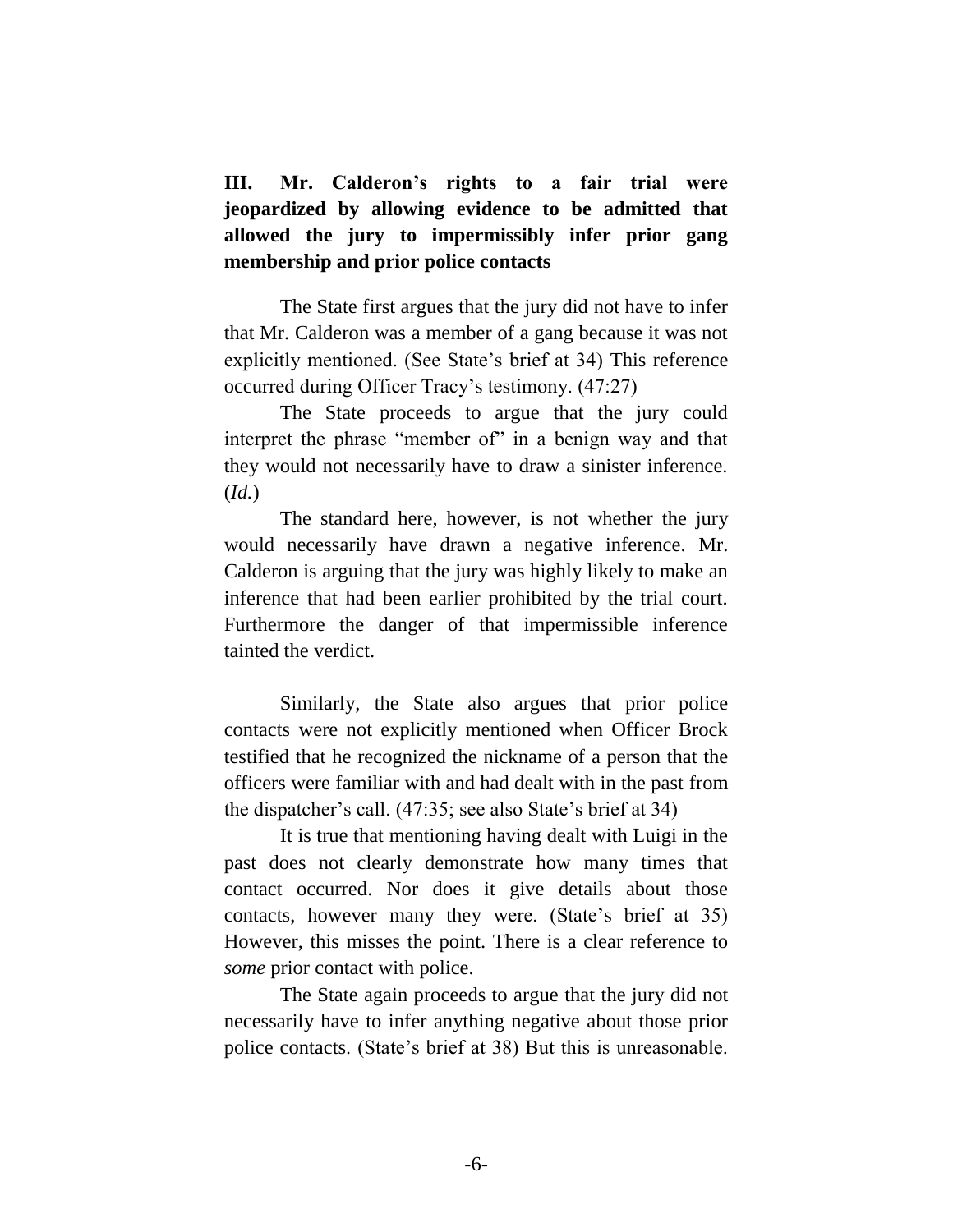Prior police contacts are not, after all, social calls. This goes against common sense.

The State is wrong in concluding that *State v. Burton*  has no application to Mr. Calderon's case. (State's brief at 36- 38) Although many of its facts are distinguishable, Mr. Calderon was using it as an example that gang references and references to prior police contacts can be prejudicial.

On the other hand, Mr. Calderon takes issue with the State's claim that *State v. Long* is controlling in this case. *State v. Long* also has significantly different facts. In that case, evidence of a witness's gang affiliation was admitted to show bias in favor of the defendant. Here, the testimony regarding gang affiliation and prior police contacts came in against Mr. Calderon himself. This allows impermissible character inferences to be made.

The State concludes that if any error resulted from the admission of the other acts evidence, it was harmless because a jury would have convicted Mr. Calderon without that evidence. (State's brief at 40-41). The State then summarizes the six conclusions that it believes conclusively prove Mr. Calderon's guilt. (*Id.)*

But Mr. Calderon has not raised a sufficiency of evidence argument. His challenge is not that there were no facts to support a possible verdict of guilty. Rather, his challenge lies in the fact that the admission of other acts evidence creates unfair prejudice. It is unfair for two reasons. First, because that evidence has low probative value. Second, because it is highly likely that the jury used that evidence to make improper bad character inferences in reaching its verdict.

The inclusion of all of these errors makes the trial itself unfair at a due process level. The judge incorrectly assigned a high probative value to the prior gun possession, as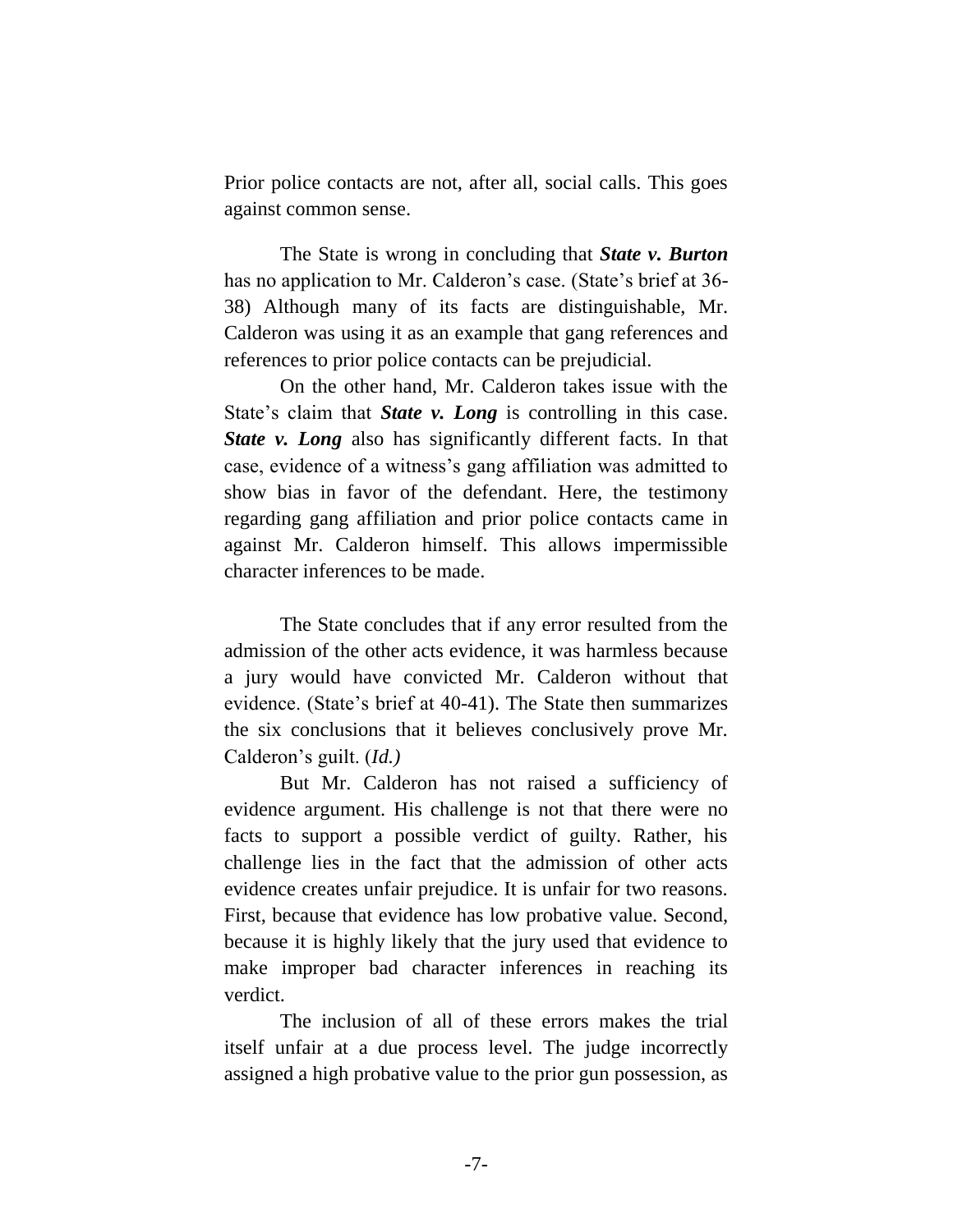argued above. The prosecutor then proceeded to allow testimony that implicated Mr. Calderon's prior gang affiliation, which violated the trial court's order. Finally, prior police contact was clearly mentioned. (7) These errors allowed the jury to focus on Mr. Calderon's alleged bad character instead of properly admitted evidence.

#### **CONCLUSION**

For the reasons stated above and in Mr. Calderon's brief in chief, Mr. Calderon respectfully requests that his case be remanded for a new trial.

Dated this 10th day of October, 2015.

Respectfully submitted,

HELEN M. MULLISON Attorney at Law State bar No. 1001597

10224 N. Port Washington Rd. Mequon, WI 53092 (414) 759-1516 hmullison@gmail.com Attorney for Defendant-Appellant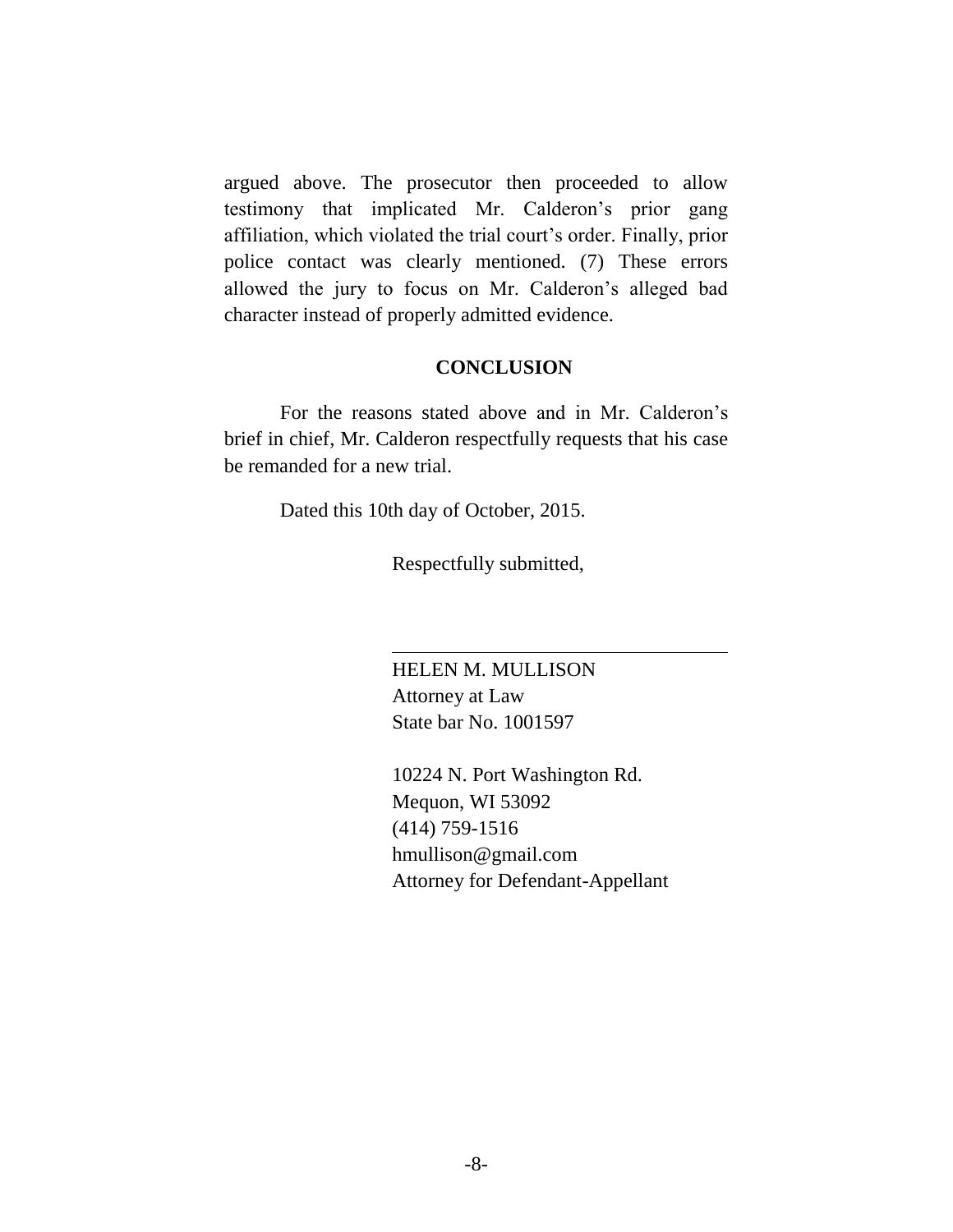## **CERTIFICATION AS TO FORM/LENGTH**

I certify that this brief meets the form and length requirements of Rule 809.19(8)(b) and (c) in that it is: proportional serif font, minimum printing resolution of 200 dots per inch, 13 point body text, 11 point for quotes and footnotes, leading of minimum 2 points and maximum of 60 characters per line of body text. The length of the brief is 2,390 words.

Dated this 10th day of October, 2015.

Signed:

HELEN M. MULLISON Attorney at Law State Bar No. 1001597

10224 N. Port Washington Rd. Mequon, WI 53092 (414) 759-1516 hmullison@gmail.com

Attorney for Defendant-Appellant